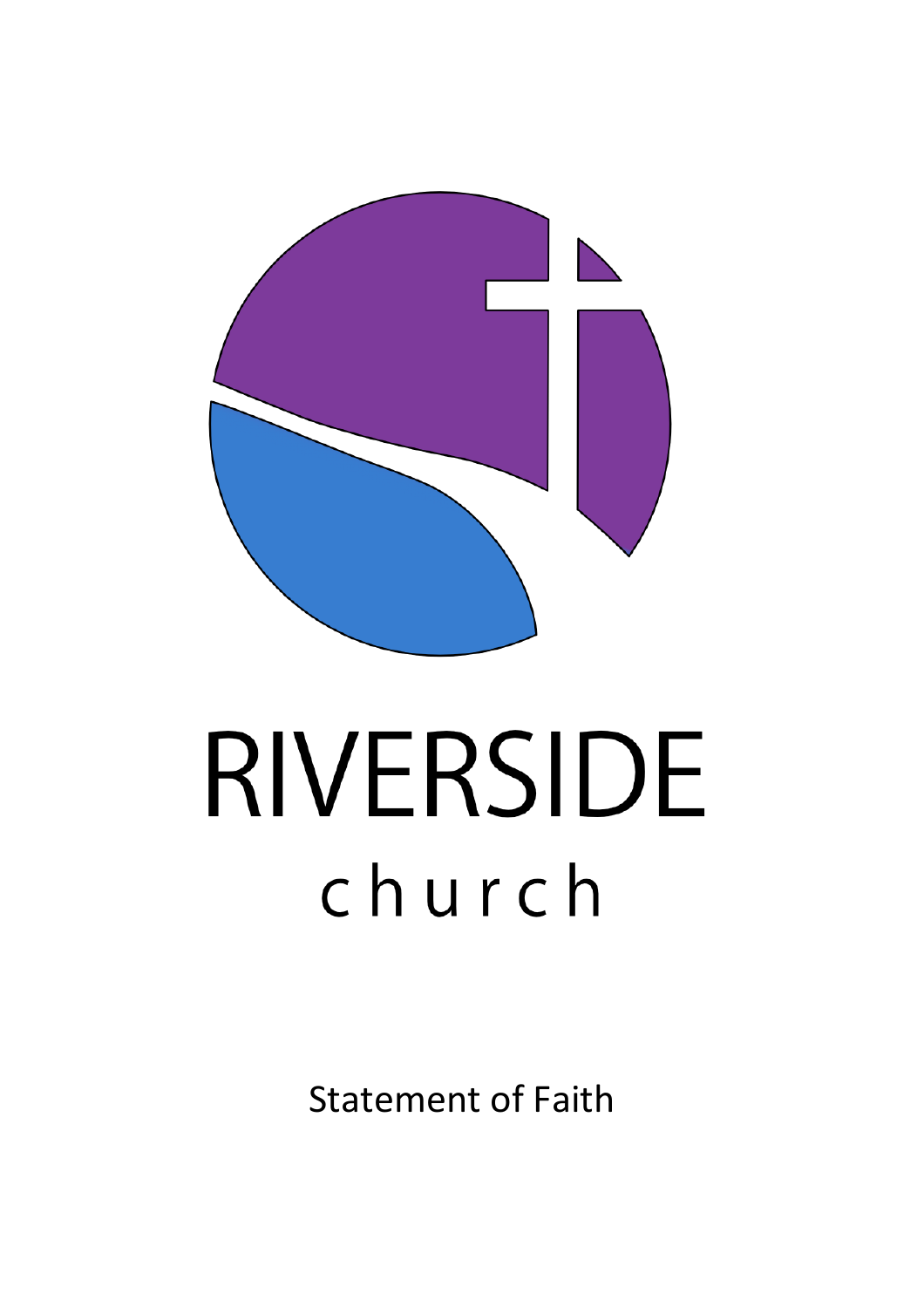# Qualifications FOR MEMBERSHIP

\_\_\_\_\_\_\_\_\_\_\_\_\_\_\_\_\_\_\_\_\_\_\_\_\_\_\_\_\_\_\_\_\_\_\_\_\_\_\_\_\_\_\_\_\_\_\_\_\_\_\_\_\_\_\_\_\_\_\_\_\_\_\_\_\_\_\_\_\_\_\_\_\_\_\_\_\_\_

At Riverside Church the primary qualification for membership is a personal saving faith in Jesus Christ. While none of us can fully examine one another to know the deepest thoughts of the mind and soul, still there is evidence in word and deed to the necessary faith. To that end members must commit to and sign the church's Covenant of faith. This signed statement is a pledge to uphold the beliefs, objectives and practices of this church while you are among us.

### **MEMBERSHIP COVENANT**

Having received Christ as my Lord and Saviour and being in agreement with Riverside's statements, strategies, beliefs and practices, I now feel led by the Holy Spirit to unite with the Riverside Church family. In doing so I commit myself to God and to the other members to do the following:

### **1. I will protect the unity of my church;**

*by acting in love toward other members by refusing to gossip by following the leaders*

"Let us therefore make every effort to do what leads to peace and to mutual edification" (Romans 14:19, NIV).

"Now that you have purified yourselves by obeying the truth so that you have sincere love for each other, love one another deeply, from the heart" (1 Peter 1:22 NIV).

"Do not let unwholesome talk come out of your mouths, but only what is helpful for building others up according to their needs, that it may benefit those who listen" (Ephesians 4:29, NIV).

"Have confidence in your leaders and submit to their authority, because they keep watch over you as those who must give an account" (Hebrews 13:17, NIV).

### **2. I will share the responsibility of my church;**

*by praying for its growth by inviting the unchurched to attend by warmly welcome those who visit*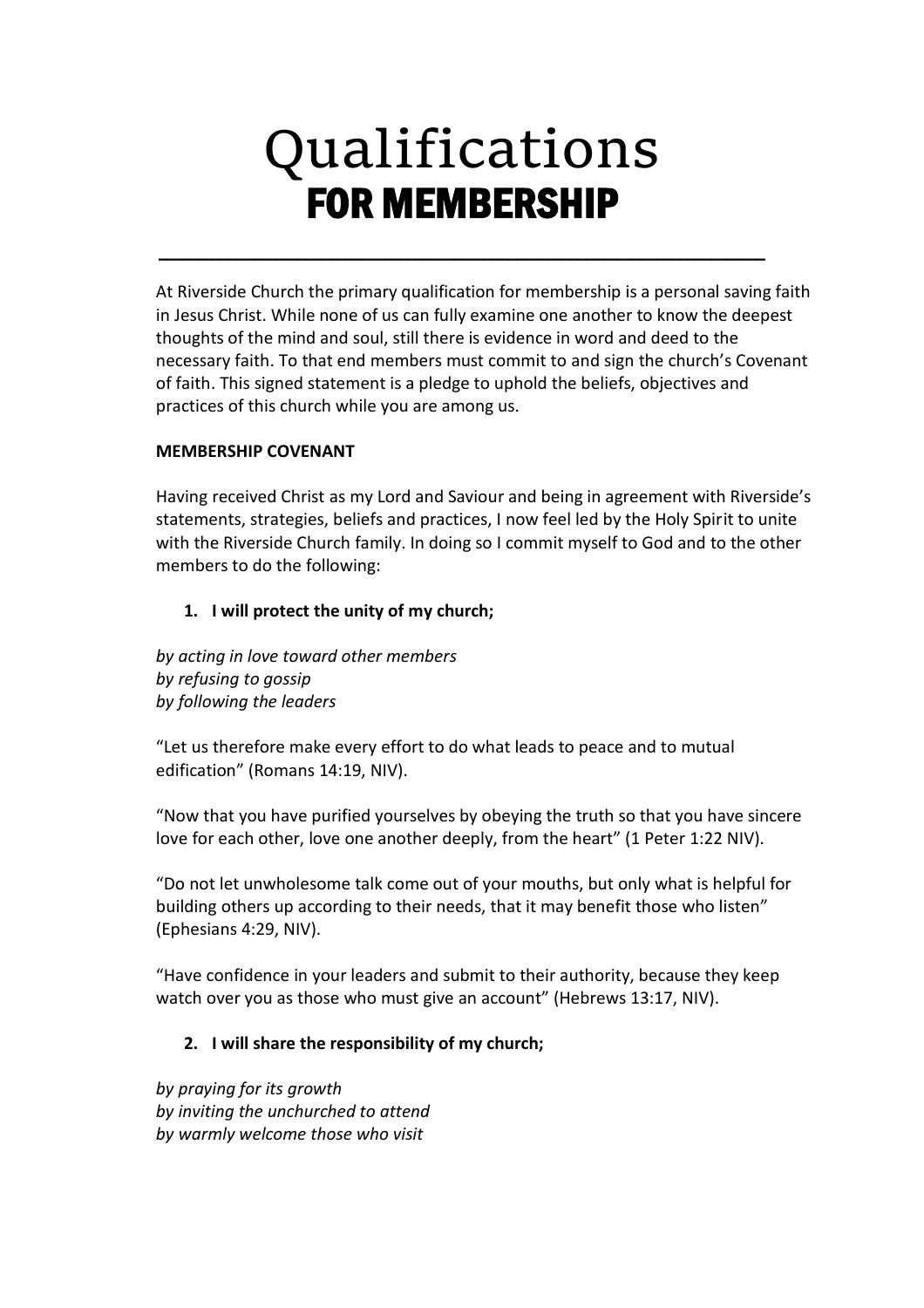"To the church…we always thank God for all of you and continually mention you in our prayers" (I Thess. 1:1, NIV)

"Then the master told his servant, 'Go out to the roads and country lanes and compel them to come in, so that my house will be full'" (Luke 14:23, NIV)

"Accept one another, then, just as Christ accepted you, in order to bring praise to God" (Romans 15:7, NIV)

### **3. I will serve the ministry of my church;**

*by discovering my gifts and talents by being equipped to serve by my pastors by developing a servant's heart*

"Each of you should use whatever gift you have received to serve others" (1 Peter 4:10).

"So Christ himself gave the apostles, the prophets, the evangelists, the pastors and teachers, to equip his people for works of service, so that the body of Christ may be built up" (Ephesians 4:11-12).

"Do nothing out of selfish ambition or vain conceit. Rather, in humility value others above yourselves, not looking to your own interests but each of you to the interests of the others" (Philippians 2:3-4). "Have the same mindset as Christ Jesus: who ….(took on) the very nature of a servant' (Philippians 2; 5 & 7).

### **4. I will support the testimony of my church**

*by attending faithfully by living a godly life by giving regularly*

"Not giving up meeting together, as some are in the habit of doing, but encouraging one another" (Hebrews 10:25).

"Whatever happens, conduct yourselves in a manner worthy of the gospel of Christ" (Philippians 1;27).

"On the first day of every week, each one of you should set aside a sum of money in keeping with your income, saving it up, so that when I come no collections will have to be made" (1 Corinthians 16:2).

"A tenth of [all your] produce …..is the Lord's, and is holy" (Leviticus 27:30).

Signed ……………………………………………….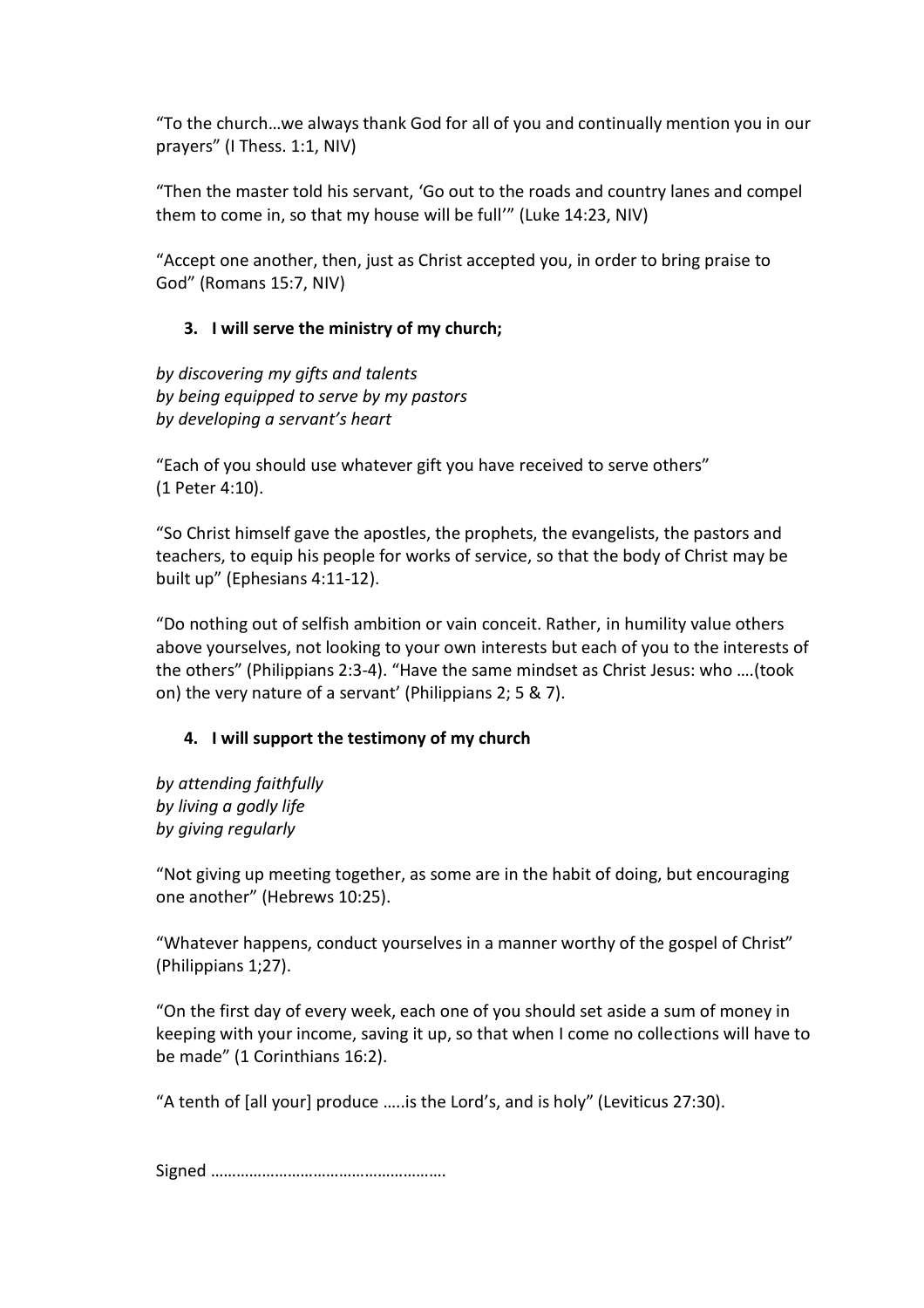### Our BELIEFS

\_\_\_\_\_\_\_\_\_\_\_\_\_\_\_\_\_\_\_\_\_\_\_\_\_\_\_\_\_\_\_\_\_\_\_\_\_\_\_\_\_\_\_\_\_\_\_\_\_\_\_\_\_\_\_\_\_\_\_\_\_\_\_\_\_\_\_\_\_\_\_\_\_\_\_\_\_\_

WE BELIEVE that the bible is the inspired word of God, and that it is our only authority in all matters of faith and conduct.

WE BELIEVE that God (that is, God the Father, God the Son and God the Holy Spirit – one God) is the creator of the universe, that He sustains all life, and that He is supremely wise, loving, powerful and holy.

WE BELIEVE that all of us (that is, the whole of humanity) have been separated from God by sin, and have thus become subject to God's wrath and condemnation.

WE BELIEVE that Jesus Christ is the eternal Son of God, that (through the incarnation) He became truly and perfectly human, died for our sins, was buried, was raised bodily by God from the dead, and is alive today and forever.

WE BELIEVE that we can experience forgiveness of sins and enjoy a right relationship with God through repenting of our sins, believing in Jesus Christ as our Saviour, and obeying Him as Lord.

WE BELIEVE that the Holy Spirit lives within all who truly believe in Jesus, and that, this dwelling in them, He confirms that God is their Father, enlightens them in their understanding of the bible, enables them to become gradually more like Him, and endows them with gifts for Christian service.

WE BELIEVE that the Lord Jesus Christ will return personally and victoriously, that Christians who have died will experience bodily resurrection, that Christians who are alive at the time of Christ's return will be bodily transformed, and that all who have believed in Him will experience eternal life.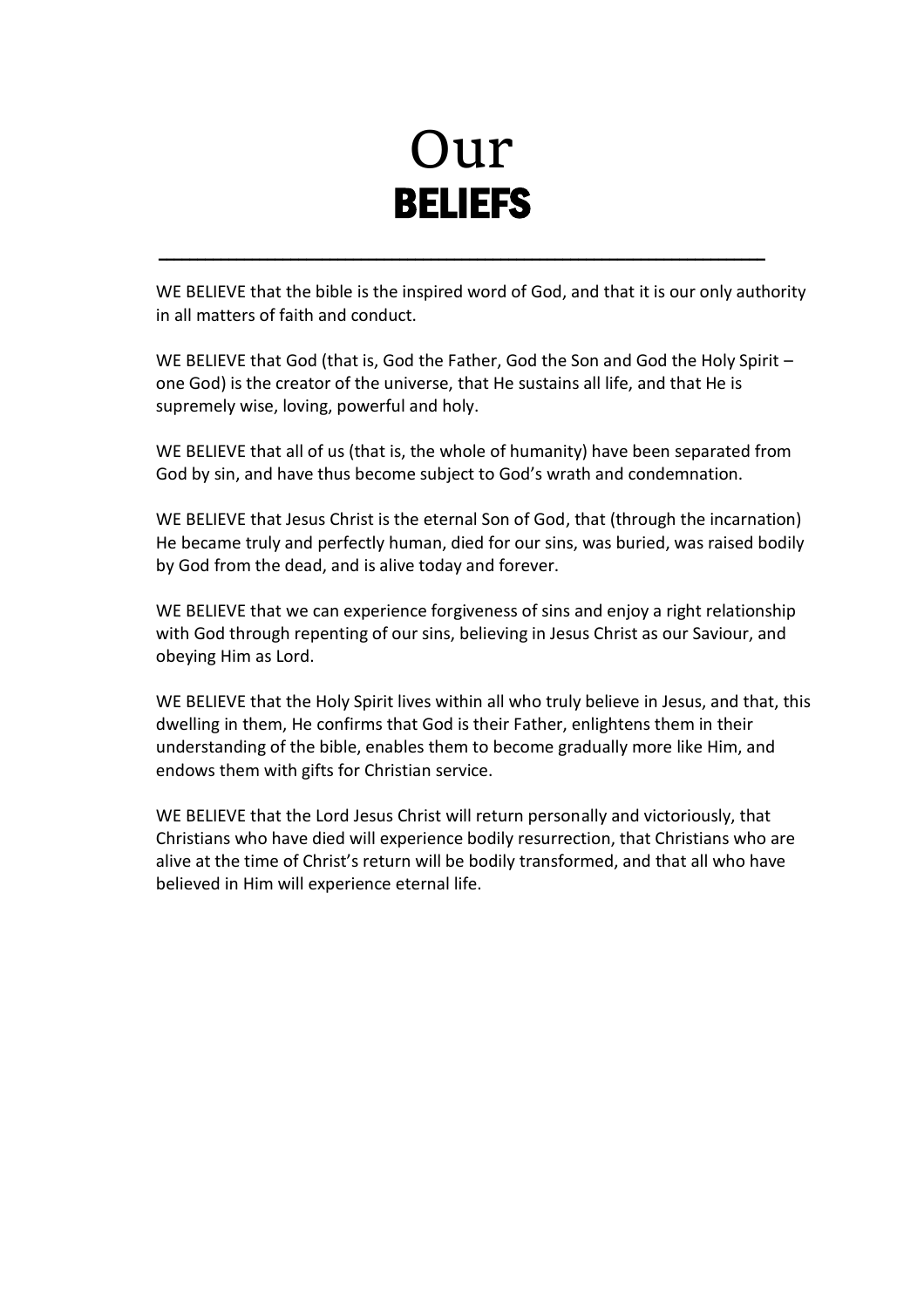### Our **OBJECTIVES**

\_\_\_\_\_\_\_\_\_\_\_\_\_\_\_\_\_\_\_\_\_\_\_\_\_\_\_\_\_\_\_\_\_\_\_\_\_\_\_\_\_\_\_\_\_\_\_\_\_\_\_\_\_\_\_\_\_\_\_\_\_\_\_\_\_\_\_\_\_\_\_\_\_\_\_\_\_\_

As a church and as individual members, our objectives are that in all things we should enjoy God, and that we should glorify Him.

We try to achieve these objectives in the following ways;

In our worship – by worshipping and serving God reverently, joyfully, sincerely and with humility.

In our fellowship – by meeting regularly for worship, prayer, bible study, companionship and service.

In our spiritual growth – by getting to know God better, helping each other grow increasingly more like Jesus, and thus becoming more mature Christians.

In our evangelism – by being Christ's witnesses and making disciples for Him.

In serving our community – by seeking to promote justice at all levels of society, and by finding ways of expressing love and care for our neighbours and fellow-citizens.

In missionary activities – by responding to the physical and spiritual needs of people who are unreached by the Gospel.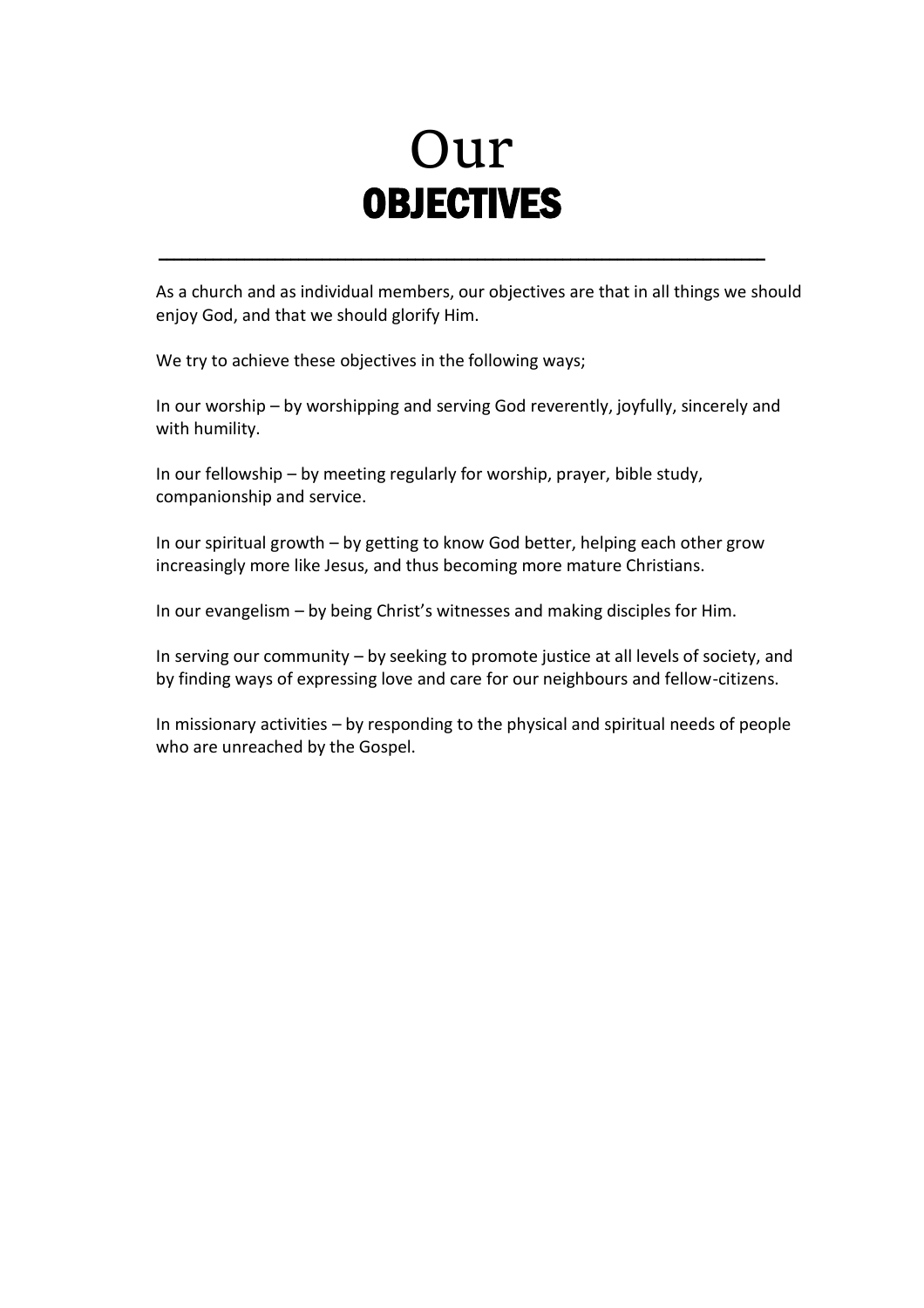## Our PRACTICES

\_\_\_\_\_\_\_\_\_\_\_\_\_\_\_\_\_\_\_\_\_\_\_\_\_\_\_\_\_\_\_\_\_\_\_\_\_\_\_\_\_\_\_\_\_\_\_\_\_\_\_\_\_\_\_\_\_\_\_\_\_\_\_\_\_\_\_\_\_\_\_\_\_\_\_\_\_\_

Outstanding among our activities at Riverside, we recognise and observe two distinct practices – **Baptism & Communion.** We acknowledge these as 'Divine Ordinances' that is, as practices which have been established specifically by our Lord for His own honour and for the benefit and enrichment of all who follow Him,

#### **BAPTISM**

We believe that the Bible speaks about baptism in a number of different ways:

It is an act of obedience – Jesus Himself submitted to being baptised (Matthew 3:13- 16); and before his ascension He left a direct command for His followers to "Go and make disciples, baptising them in the name of the Father and of the Son and of the Holy Spirit" (Matthew 28;19. Read also, Acts 10:48 and 22:16). We demonstrate our love for the Lord Jesus by 'obeying his commands' (John 14:15).

It is a sign, a signal, a dramatized picture – Baptism is the way in which those who believe in Jesus are asked to announce to the world…that they have repented of their sins and that they have believed in and now belong to Him (Acts 2:38); that their sins have been forgiven (Acts 2:38, the symbol clearly speaks of 'washing' or 'cleansing'); that they have been 'united' in Christ in His death, burial and resurrection (Romans 6:2-4); that they, with all believers, have been given His Holy Spirit (1Cornithians 12:13); and that they have committed themselves to behave in a new way and to service Jesus Christ as their Lord (Romans 6:4-14).

It is to come after our profession of faith in the Lord Jesus – That baptism is a responsible act engaged in by those who have 'believed', is made clear in Acts 2:41, 8:36, 10: 46-48; 16:33 and elsewhere.

It is to be by 'immersion' – This is plain from Matthew 3:16, Acts 8:38-39, etc, and it seems certain that it became the consistent practice of all Christians thereafter. It is especially obvious that 'immersion' most clearly symbolises the identification of a believer with Christ in His death, burial and resurrection (The Greek word for 'baptise' means *'to dip'*).

At Riverside, new Christians, are likely to be invited to participate in 'Alpha', 'Christianity Explored' or some other discipleship course before being baptised. This should help them progress in their understanding of baptism and the Christian life.